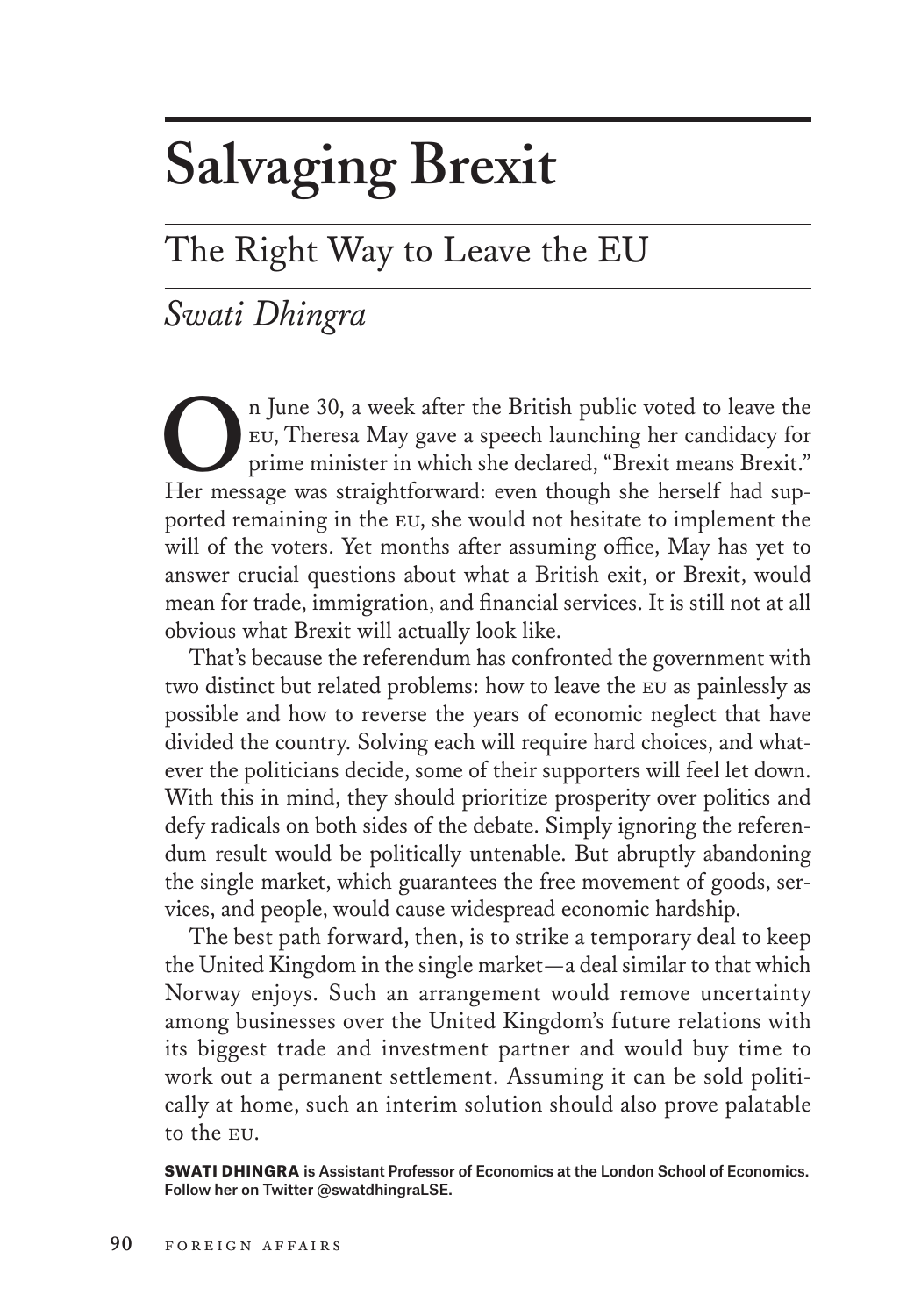But trade policy can achieve only so much. In order to respond to the grievances that led to the Brexit vote in the first place, the British government also needs to take big and immediate steps to restore economic equality and raise the country's potential for future growth. To that end, it should rebuild its creaking infrastructure and overstressed public health and educational systems. Only by targeting the underlying sources of economic anxiety can policymakers finally begin to heal a broken nation.

#### **IT'S NOT EU, IT'S ME**

In order to understand why the British people chose to leave the eu, it's necessary to understand what has happened to the British economy in the four decades since the country voted for membership in the European Economic Community. In 1975, two years after it acceded to the eec, the United Kingdom held a referendum on continued membership. As in this year's vote, those who wanted to leave in 1975 claimed that doing so would lower prices, boost wages, and create jobs for British workers. A majority of the public rejected these claims, and 67 percent of voters chose to remain in the eec. This time around, obviously, the result was different; only 48 percent opted to stay.

The shift in public opinion can be explained by the intervening increase in economic stress. Although the "leave" campaign's message in 2016 centered on the need to regain British sovereignty, curtail immigration, and stop contributing to the eu budget, many Britons used their votes to express anger at the country's political establishment and its failed economic policies instead. That shouldn't be surprising: even as the economy has grown, the gap between the top and the bottom has stretched wider and wider. In 1980, the top ten percent earned 2.7 times as much as the bottom ten percent; in 2013, the top ten percent took home 3.7 times as much. This is because, for decades, median wage growth has lagged behind average wage growth. In other words, the pie has grown, but workers have seen their slices grow far slower. The financial crisis only made things worse. From 2003 to 2014, all workers suffered as average weekly earnings shrank by 1.8 percent, but the poorest did the worst, as median earnings slid by 2.8 percent over that period. It's not enough to just blame the crisis, however. As far back as 2000, the share of working-age men without qualifications (having left school before the age of 16) who were not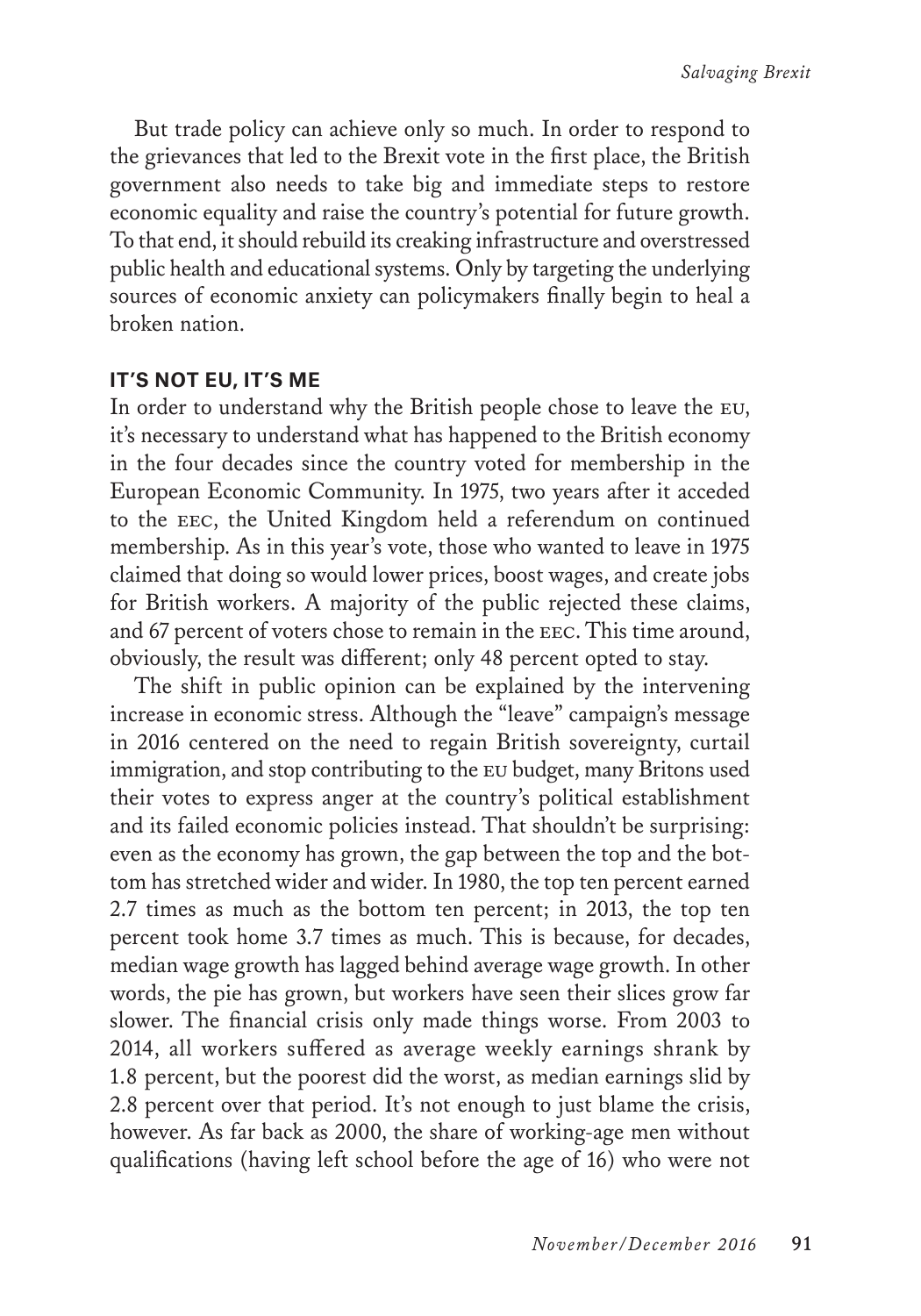active in the labor force had reached 30 percent, compared with less than four percent two decades earlier. By April 2016, that figure stood at over 43 percent.

The state bears most of the blame for these problems. For years, it has underinvested in public services, eroded the power of trade unions, and failed to promote employment or raise wages. The national minimum wage remained low by international standards for decades, until a Labour government raised it in 1998. The result has been that for many in the United Kingdom, having a job is no guarantee of financial security. Half of poor children in the country have parents who work but are nevertheless below the poverty line.

In recent years, one of the worst examples of government underinvestment has been in health care. In 2010, the new coalition government of Prime Minister David Cameron pledged to protect the National Health Service from austerity. Despite this guarantee, however, health-care spending has grown by just 1.2 percent per year since 2010,

*The British state bears most of the blame for the economic malaise.*

compared with 3.7 percent between 1949 and 1979 and over 6.7 percent from 2007 to 2009, during the financial crisis. The United Kingdom now ranks 13th among the 15 original members of the EU in the percentage of GDP spent

on health care. Cuts to the NHS' budget made in the name of efficiency have led to perverse policies, such as hiring expensive temporary staff to meet the shortfall in permanent employees. Remaining staff feel underpaid and overworked.

And it's not just health care where the government has failed. In 2010, the coalition government also reduced child benefits, a policy that researchers at the Institute for Fiscal Studies estimated would push an extra 200,000 children into poverty by 2016. Sure enough, the share of children living in relative poverty ticked up from 27 percent in 2011 to 29 percent in 2015, an increase of 300,000 children, even as the economy recovered.

The imposition of fiscal austerity after 2010 was the coup de grâce for many of the country's most deprived regions. London's poorer boroughs, England's forgotten seaside towns, and the declining industrial areas of northern England, the South Wales Valleys, and Glasgow have experienced the biggest declines in welfare payments over the last six years. In contrast, the more prosperous south and east of England have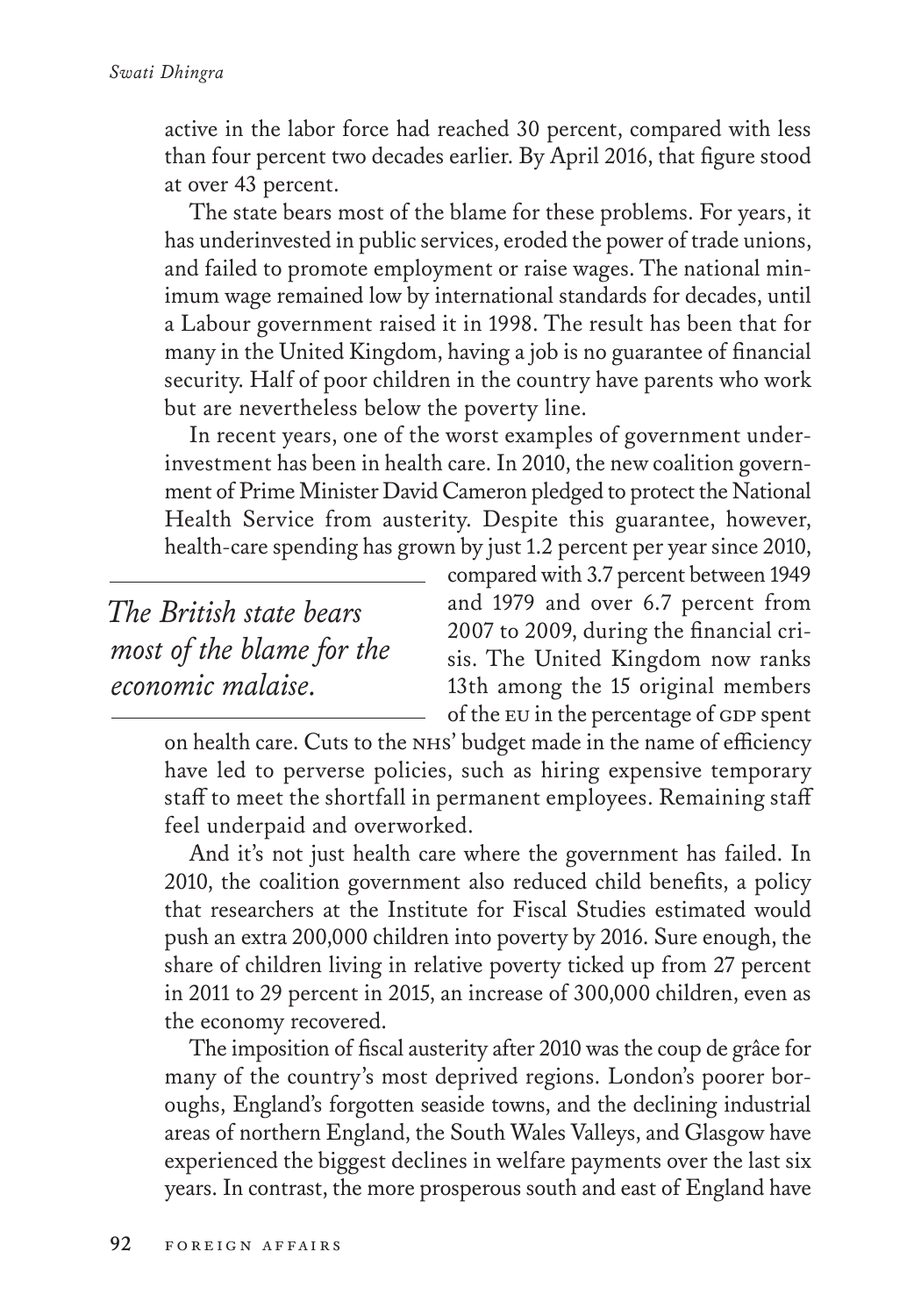

*England expects: in Portsmouth, once a major shipbuilding port, November 2013*

seen only small spending reductions, since many of the cuts were to public spending that mostly benefited poor individuals. Reductions in disability benefits, housing-support payments, and unemployment assistance hurt most those areas that already had the highest shares of claimants.

#### **DIDN'T WE ALMOST HAVE IT ALL**

Real as the anger is, scapegoating the eu for British economic hardship is unfair. In fact, it's doubly so: not only is the British government responsible for the problem, but the eu has actually mitigated its impact. Forty years of data point to the overwhelming conclusion that eu membership reduced the price of goods, increased real wages, and helped fund British public services.

The EU did all this by reducing barriers to trade, which increased competition among firms and caused them to slash the markups they charged consumers. According to a study by the economist Harald Badinger, for example, markups for manufacturing goods across ten eu states fell from 38 percent to 28 percent of costs between 1981 and 1999. What's more, as markets integrated, consumers could more easily purchase products from other countries, which harmonized prices across borders. The economist John Rogers has shown that the local prices of dozens of household goods—from bread to wine to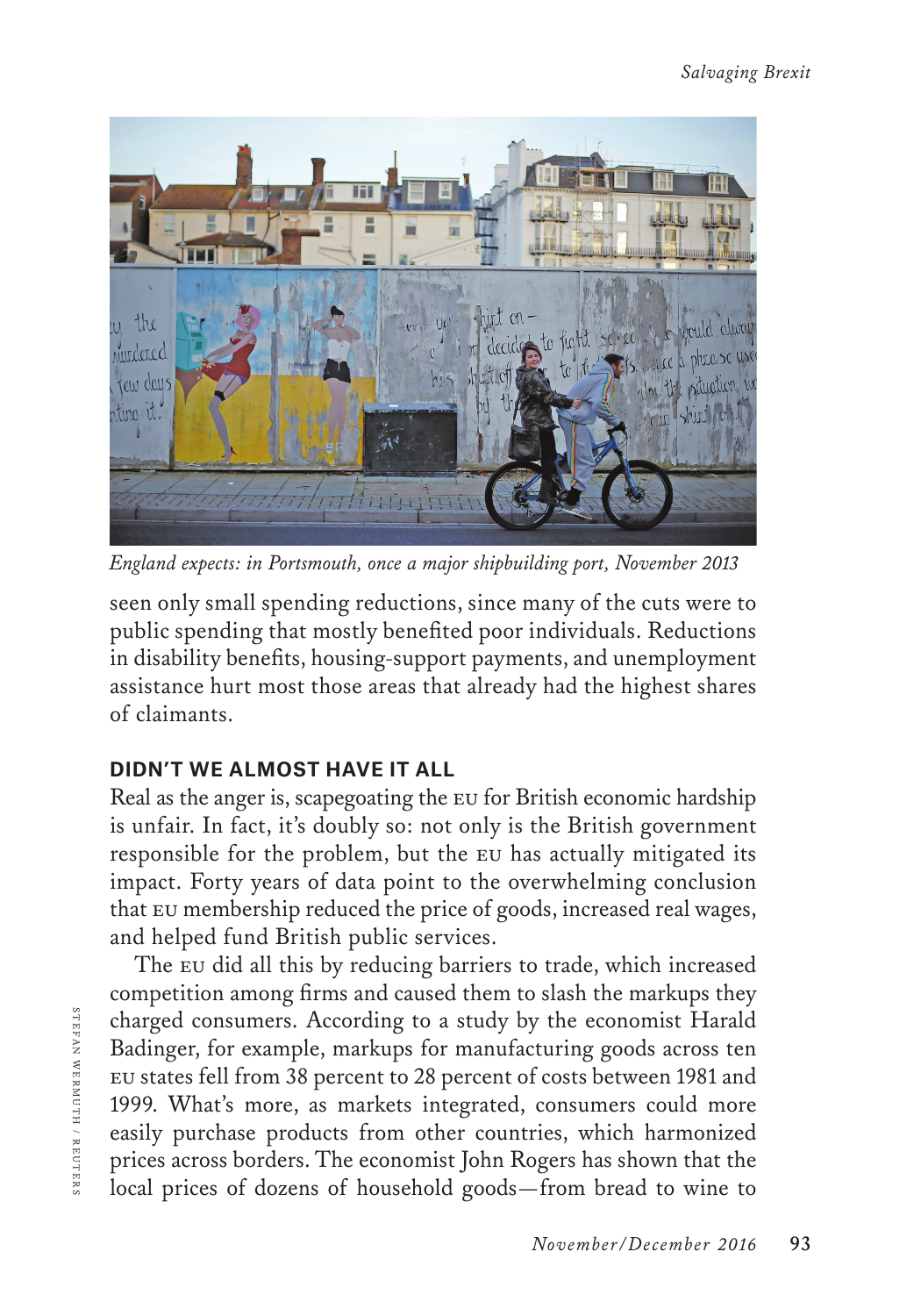sweaters—converged dramatically between 1990 and 2001. By the end of that period, prices varied within the eu about as much as they did within the United States.

At the same time as the eu lowered prices, it also raised British workers' job prospects, since British businesses expanded production as they obtained cheaper access to European markets. According to researchers at the Institute for Fiscal Studies, this helped raise real wages in the United Kingdom and caused unemployment to fall by 0.7 percentage points between 1988 and 1999. Firms also intensified their research and development to respond to increased competition, which in turn increased overall economic productivity.

Another pillar of the eu, the free movement of people, has driven both economic growth and economic fear. Over the past four decades,

*Economic hardship, inequality, and political alienation are not unique to the United Kingdom.*

workers from the poorer countries of Europe have flocked to the relatively prosperous United Kingdom—over a third of the 8.5 million immigrants currently in the country hail from elsewhere in the eu. Ever since the United Kingdom's accession to the EEC, many voters have feared that these immigrants

would displace British workers. This concern played an important role in the June referendum: the higher an area's share of immigrants or the larger its recent increases in immigration, the more likely it was to vote to leave.

Yet immigration from other EU states has not actually harmed British citizens. Even after the eu expanded in the first decade of this century to include much of eastern Europe, there is no evidence that British-born workers experienced higher unemployment or lower wages in counties with above-average numbers of EU immigrants. Nor has EU immigration exacerbated inequality by harming less skilled workers, the segment most vulnerable to competition from immigrants. Changes in wages and joblessness for this group show little correlation with changes in eu immigration.

European immigrants have even been a boon to public finances, because they pay more in taxes than they consume in government services. Euroskeptics often accuse immigrants of robbing British citizens of places in schools and hospitals, but given immigrants' net contributions to such services, these deprivations are more accurately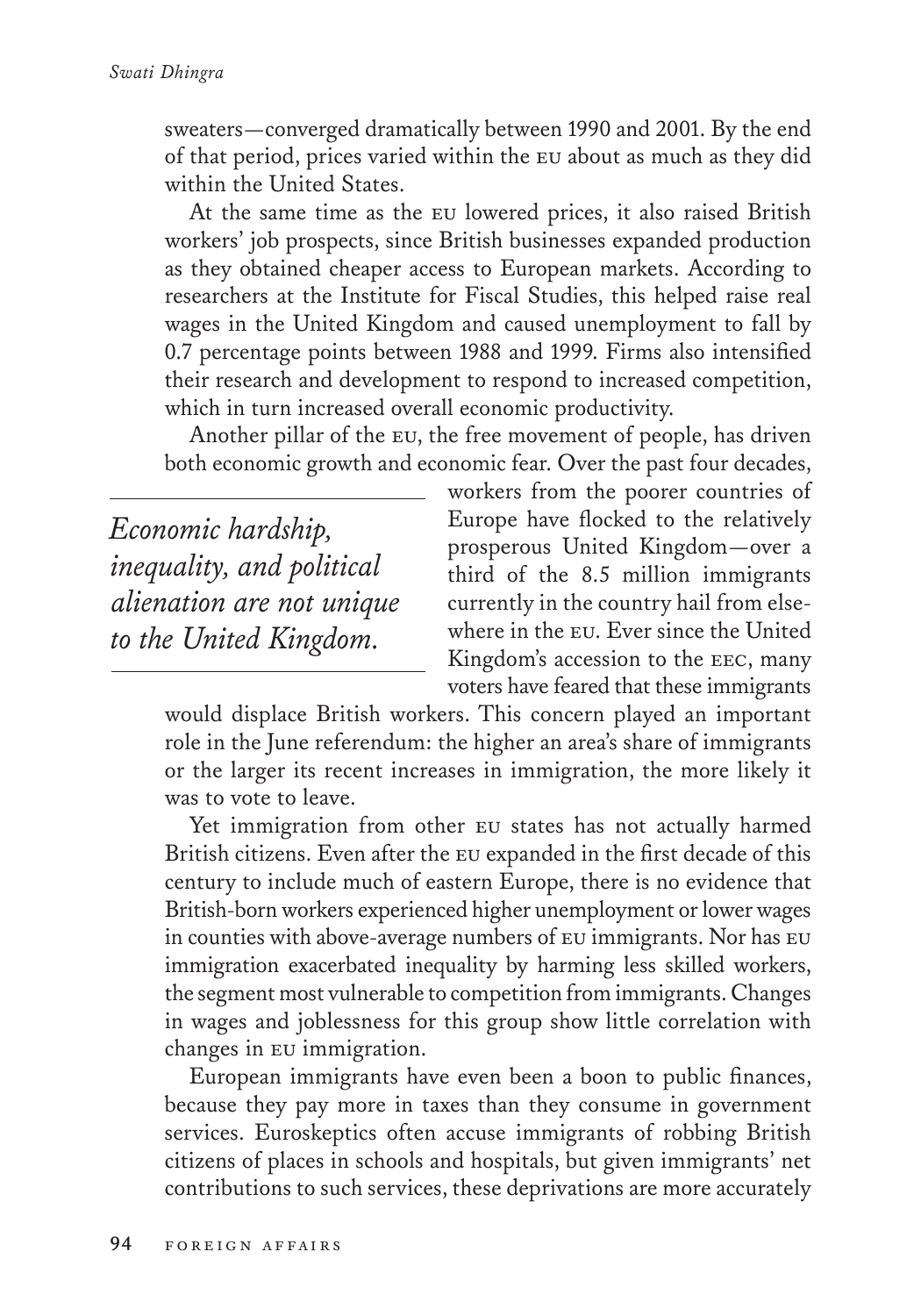characterized as the result of chronic government underinvestment. Nor have immigrants from the eu undermined social stability: in 2013, researchers at the London School of Economics and University College London found that the large wave of economic immigrants from eastern Europe after the enlargement of the eu in 2004 did not lead to more violent crime or theft.

#### **BREAKING UP IS HARD TO DO**

Despite the benefits of staying in the eu, of course, voters chose to leave it, and now the government must respect their decision. But there are several different forms that the departure could take. The most sensible option would be a deal similar to Norway's, whereby the United Kingdom would remain a member of the single market by joining the European Economic Area, a group of all the eu members and three nonmember countries (Iceland, Liechtenstein, and Norway) that trade freely with the eu but do not participate in its political institutions. Under this arrangement, the costs of trade would still rise, since the United Kingdom would face some nontariff barriers that currently apply to the non-eu members of the eea. To avoid duties, manufacturers would have to prove that their goods qualified as made in the United Kingdom, for example, a costly process thanks to increasingly complex global supply chains. The European Commission might also impose tariffs on British exports if it ruled that they were being sold to the eu below market price. In 2006, for example, Norwegian salmon exporters who received financial support from the Norwegian government incurred a 16 percent tariff. The United Kingdom would also lose the ability to influence future reductions in trade barriers, such as those the eu is considering in the service sector, which makes up a large part of the British economy. But by preserving access to the single market, this approach would minimize the losses from reduced trade and investment.

Obtaining a Norwegian-style deal wouldn't be easy, however. For one thing, it would require joining the European Free Trade Association—composed of the three non-eu members of the eea plus Switzerland—which might be unwilling to let the United Kingdom in. Norway has already said it might block British participation, as the relevant agreements have evolved over 20 years to reflect the needs of the association's current members. But Norway's opposition is not certain, and such a deal should prove more palatable to the eu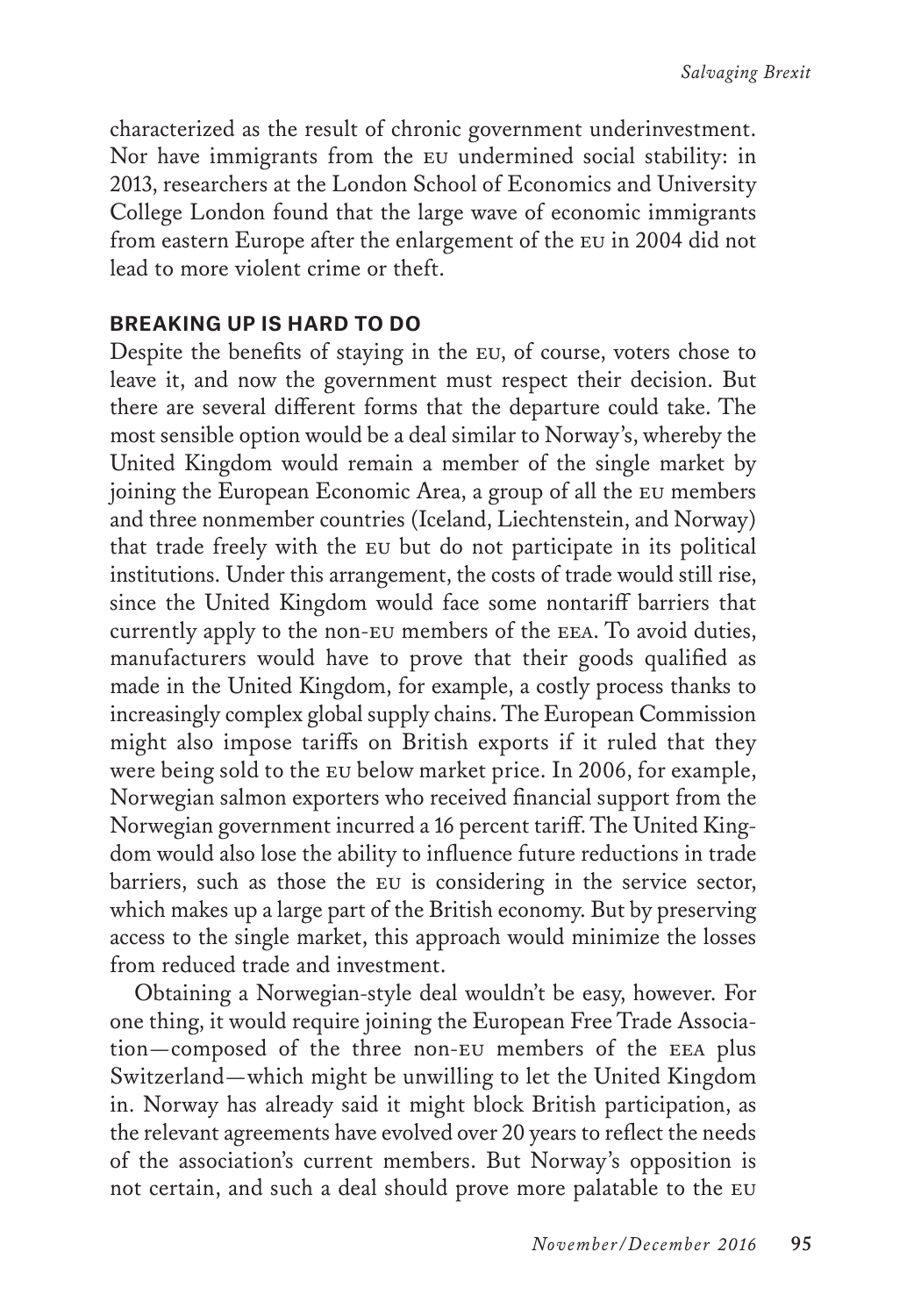than any other option, since if it were framed as a temporary measure, it would give the union time to think about how it will deal with emerging threats to the European project. The economic hardship, inequality, and political alienation that led to the Brexit vote are not unique to the United Kingdom; they are also present in France, Italy, and the Netherlands, any of which could soon face a similar campaign to leave. The eu must walk a fine line: if it is too soft on the United Kingdom, a host of other countries will want to renegotiate their positions in the eu, but if it is too harsh, it will further alienate anti-eu voters.

Perhaps a greater challenge would be getting the British public to accept the continued free movement of eu citizens, sure to be part of any Norwegian-style deal but a redline for many Britons in the leave camp. As a result, some prominent figures, including Rupert Harrison, former chair of the Council of Economic Advisers, have floated the idea of an "eea minus" option. Such a deal would involve

*Free movement of labor is the sine qua non of the EU.*

a comprehensive British-eu free-trade agreement similar to the Swiss-eu deal but, crucially, also restrictions on immigration. From the eu's perspective, however, this would be a nonstarter. Free

movement of labor is the sine qua non of the eu, and the Swiss had to accept it in order to get deep access to the single market. Even after a referendum in 2014 in which the Swiss people voted to limit immigration from the eu, Brussels refused to let the country impose any limits on movement without losing all of its eu financial and trading rights. Besides, Switzerland's deals with the eu took over 20 years to negotiate, time the United Kingdom can ill afford. And to keep the club together, the eu cannot make leaving too easy.

The only path that would allow the United Kingdom to control immigration and free it from eu regulations and trade policy would be to exit the single market entirely, leaving the country with no comprehensive free-trade agreement with the rest of Europe. Were it to take this route, the United Kingdom would face harsh external tariffs, which, in an ironic twist, would hit hardest some of the areas that voted to leave.

To understand what's at stake, consider the northern industrial city of Sunderland, which voted for Brexit by a 22 percent margin. Sunderland is home to one of Nissan's most cost-efficient manufacturing plants, and last year, it began producing the company's newest luxury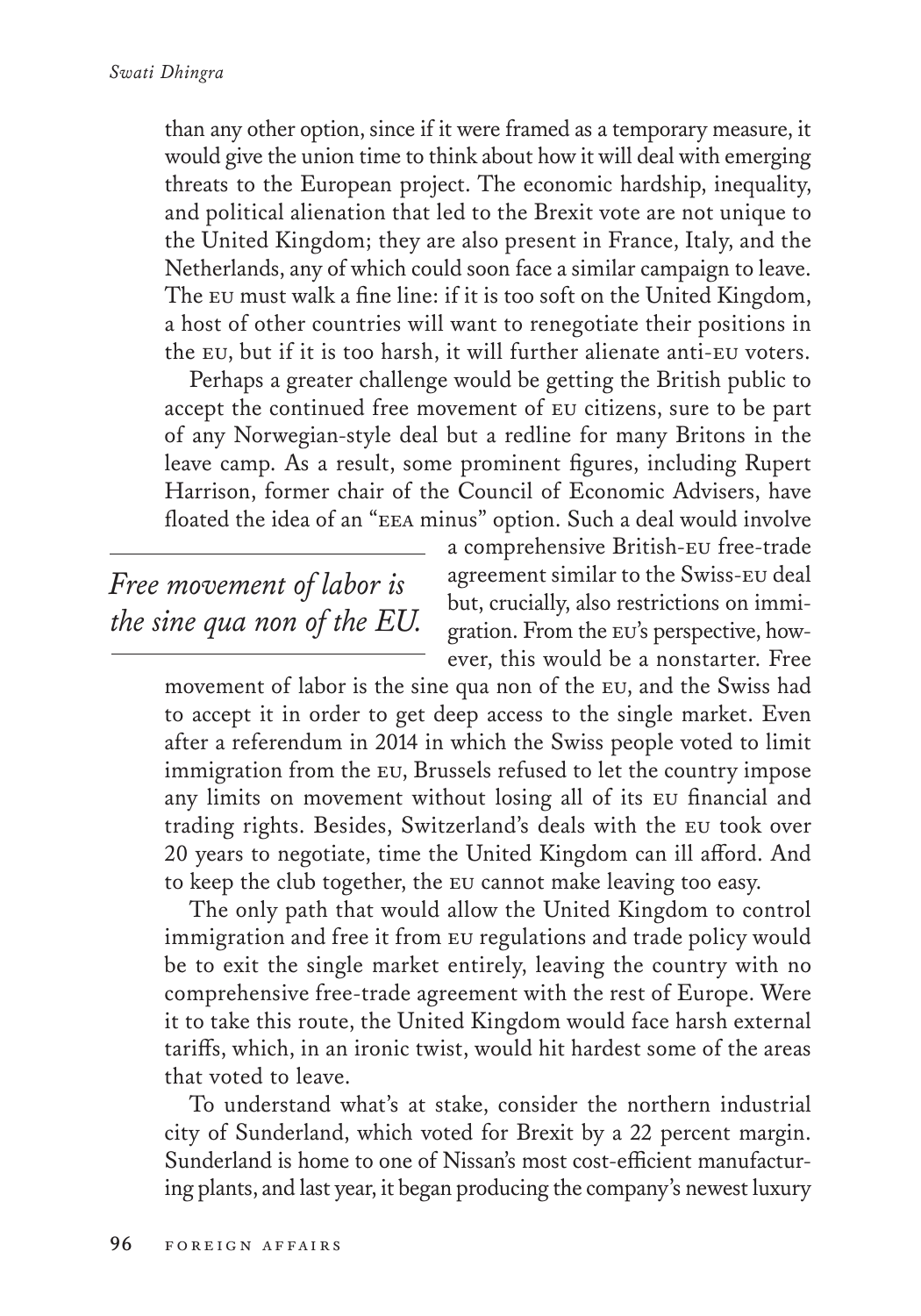car, the Infiniti Q30. About half of British car exports currently go to the eu, which they can enter duty free. Should the United Kingdom leave the eu without a trade deal, it would be treated just like any other non-European trading partner, subject to the default World Trade Organization rules, under which the eu would charge its usual ten percent import tax on cars. No longer so attractive to Nissan, Sunderland could turn into Detroit.

Nissan isn't the only company facing this problem. In a 2014 survey, the Society of Motor Manufacturers and Traders, a British industry group, found that 70 percent of its members expected that leaving the eu would hurt their business in the medium or long term, and threequarters felt that it would reduce foreign investment in the United Kingdom. History suggests that they're right: the British car industry spent a decade stuck in the slow lane until the country merged with the single market in 1973, allowing British manufacturers to get the same access as French and German ones.

To counter such gloomy predictions, the leave campaign set out grand visions of resuscitating trade within the Commonwealth or reorienting trade toward China or the United States. On the surface, these sound like great ideas, but nothing currently stops the United Kingdom from trading with those countries as a member of the single market. (Indeed, Germany does exactly that, and with great success.) Making up for the loss of membership in the single market would prove difficult, moreover, no matter how ambitious the new trade deals outside the eu were. For one thing, economists have long known that countries trade most with large, rich, nearby markets—and in the case of the United Kingdom, that's the eu. For another thing, trade agreements take many years to negotiate. And without the clout of the eu, British trade negotiators would find it far harder to defend the United Kingdom's interests against those of large countries such as China and the United States.

Besides, with tariffs at record lows, these deals have become less about reducing import duties and more about harmonizing regulations. Many countries outside the eu still lag far behind the United Kingdom in product and labor standards, and so bringing British rules in line with less stringent countries would prove politically difficult and often undesirable. In short, despite what the Brexiteers promised, abandoning the single market would do grave damage to the British economy.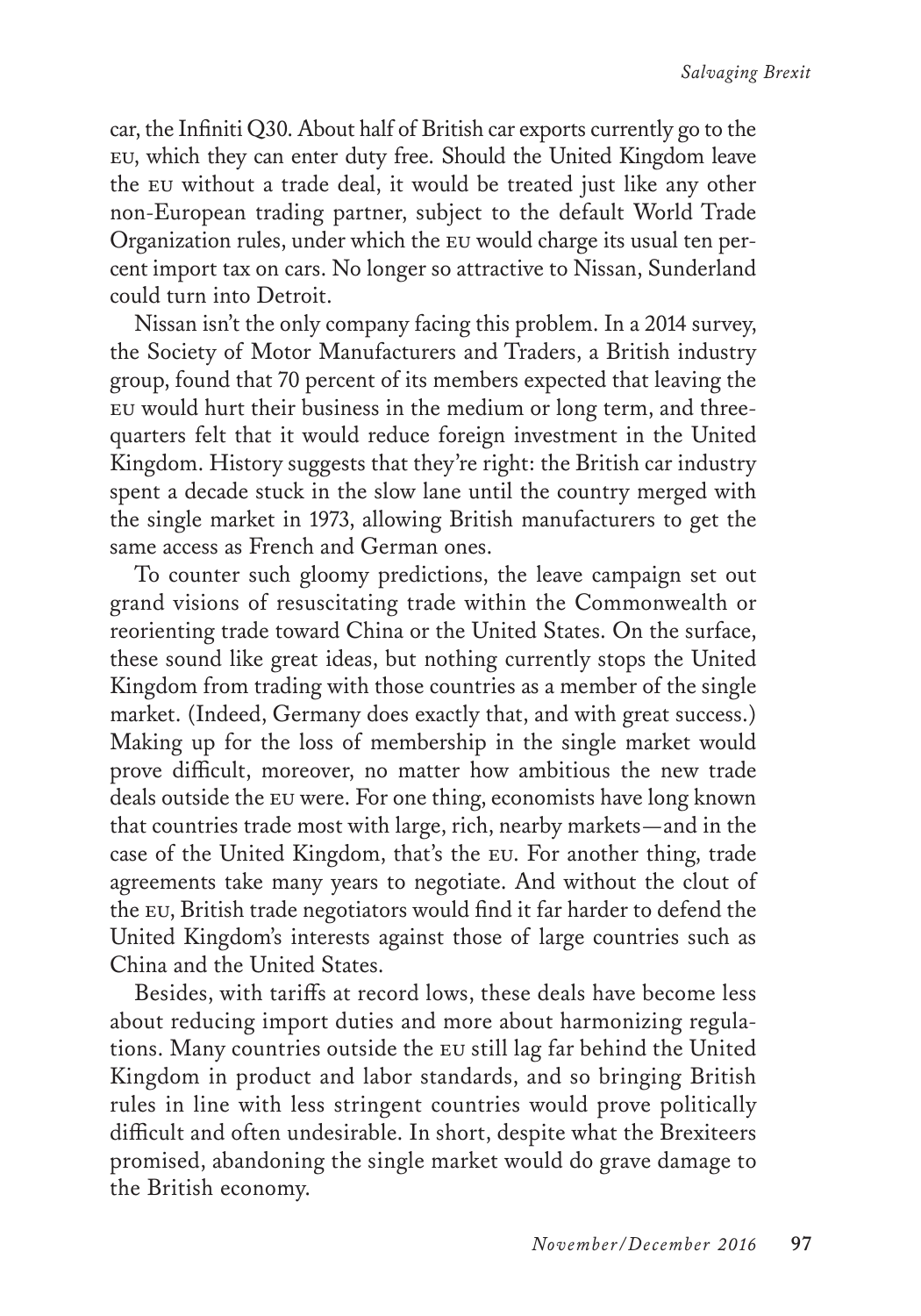#### **LONDON BRIDGE IS FALLING DOWN**

Not only would striking a trade arrangement with the eu soften the blow of leaving; it would also give the United Kingdom the time and resources to get its own house in order. Over the past two decades, the fortunes of the wealthiest Britons have risen, while the poorest have been stuck in a cycle of falling wages and unfulfilling work. Geography has become destiny: London and the prosperous south and east of England feel increasingly like a different country from the declining industrial north. In the referendum, the latter voted as though it were seeking revenge on an elite it felt had forgotten it. Indeed, the lower the wage growth in a given region, the more likely its people were to vote to leave. Unfortunately, such votes were masochistic. The same regions that voted to leave are those that depend the most heavily on eu trade, investment, and transfers. Leave voters were also poorer and less educated than the average—the very group that will suffer more than most if the United Kingdom leaves the eu.

There are promising signs that May and her allies within the Conservative Party have recognized the scale of the problem. Since the vote, they have proposed a number of progressive policies, such as transferring funds from richer regions to poorer ones and giving workers representation on company boards. Although they would help, however, such changes would not go far enough. The United Kingdom needs to make a more fundamental shift away from its neoliberal ideology, which presumes that government efforts to promote growth never work and that balanced budgets are next to godliness, back to its earlier tradition of investing heavily in assets that raise long-term growth. Even the most ardent believers in the free market, including Germany and the United States, support their domestic industries—through public investment in research and development, for example—because they recognize that this kind of spending promotes future growth and economic equality.

Nothing illustrates what has gone wrong with the United Kingdom better than education. Today, poor British children perform worse in school than their richer classmates, and the correlation between socioeconomic background and school performance, although present in every rich country, is stronger in the United Kingdom than in many others, including countries as varied as Greece, Russia, and Spain. This broken educational system not only stifles social mobility but also depresses labor productivity. To fix it, the government needs to find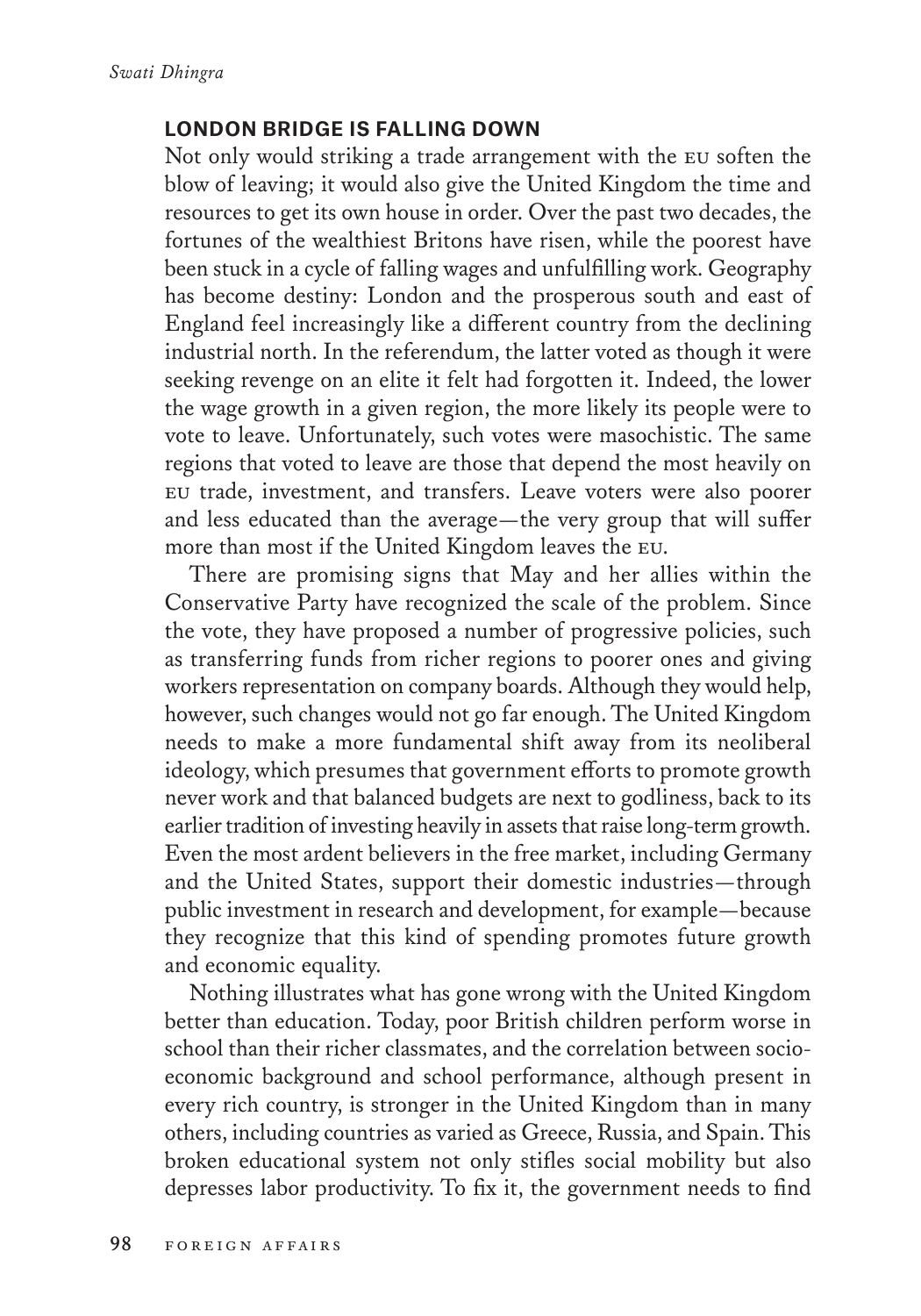ways to recruit the best teachers and invest more in training them. At the same time, policymakers should make sure they are using the right yardstick when measuring success. Past attempts at educational reform have failed to improve social mobility, so the government should judge new proposals by how much they will improve the performance of children from disadvantaged backgrounds and not just based on average attainment. The silver lining of the referendum result is that, by highlighting the many places where social mobility is lowest, it appears to have created the political will for such policies.

Public investment in health care would also spur economic activity. Such moves have worked before: government regulation of prices in

the NHS forced drug firms to innovate and encouraged competition from lowcost producers; support for biomedical research in public universities in the postwar era helped build a world-class

*Unfortunately, the vote to leave was masochistic.*

pharmaceutical industry in the United Kingdom. Stepping up healthcare spending would not only improve public health but also generate jobs in industries linked to health care and improve corporate bottom lines by creating a healthier work force.

The United Kingdom's problems aren't limited to education and health care, however; the country also spends less on infrastructure than most other rich nations. Many of its roads, houses, and power grids were built in the 1960s and 1970s and are now coming to the ends of their useful lives. The electrical system has deteriorated to the point that earlier this year, the country's energy regulator warned that power shortages could be coming. Investing in infrastructure now would create jobs and lay the foundations for future growth, just as it did for the United States during the Great Depression, when such spending put millions of Americans to work improving the roads and laying the sewer pipes and other equipment that enabled the country's subsequent recovery.

Finally, the British government should ramp up its investments in innovation, focusing on firms that have high growth potential. Innovation produces social benefits—technological advances that can be used in other sectors, for example—beyond the returns to private investors, so it deserves government support. Yet the British government spends much less on promoting innovation than do the governments of France, Germany, and the United States. Since such